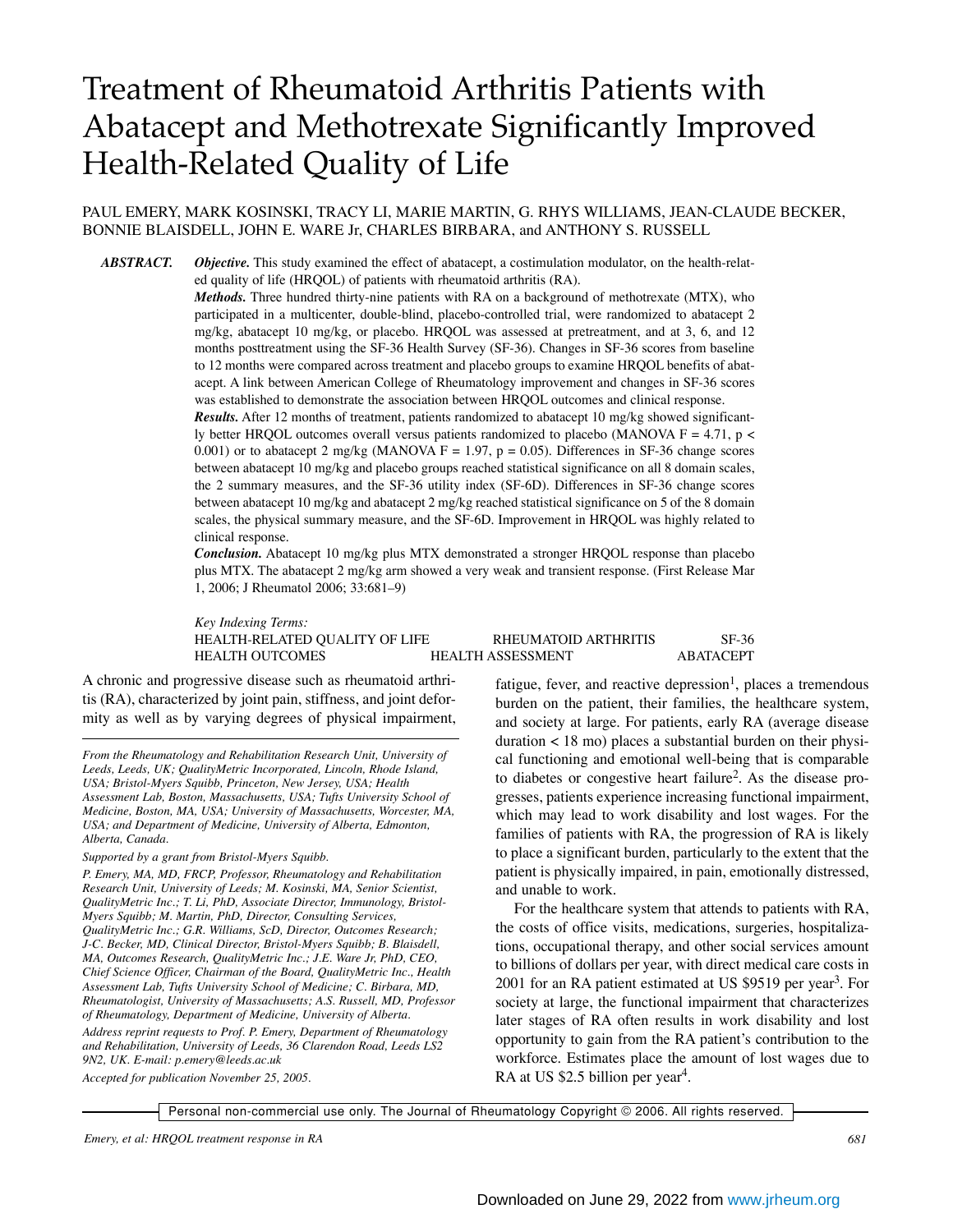Pharmacologic interventions that improve physical function so that patients are able to work longer and perform daily activities have the potential to improve patients' quality of life as well as reduce the burden that RA places on society as a whole.

Abatacept, a novel selective T cell costimulation modulator, has been shown to be safe, well tolerated, and able to produce a significant dose-dependent reduction in disease activity for RA patients who experienced inadequate responses to disease modifying antirheumatic drugs  $(DMARD)^{5,6}$ . Recent results from a randomized, controlled study showed that abatacept significantly improved the signs and symptoms of disease in patients who had active RA despite ongoing methotrexate (MTX) treatment<sup>5</sup>. In this study, we examined the effect of abatacept therapy (10 mg/kg) in combination with MTX on a broad range of health-related quality of life (HRQOL) domains in patients who had inadequate response to MTX treatment.

#### **MATERIALS AND METHODS**

*Study population.* Three hundred thirty-nine patients with RA participated in a multicenter, multinational, double-blind, randomized, placebo-controlled trial comparing the efficacy of MTX plus placebo (n = 119), abatacept 2 mg/kg (n = 105), or abatacept 10 mg/kg (n = 115). Abatacept was administered by intravenous infusions at baseline, every 2 weeks for the first month, and monthly thereafter. To participate, patients were required to meet several criteria: (1) the American Rheumatism Association criteria for RA while meeting functional class I, II, or III according to the revised criteria of the American College of Rheumatology (ACR)<sup>7,8</sup>; (2) have > 10 swollen, > 12 tender joints, and C-reactive protein level > 1 mg/dl signifying active disease; (3) have been treated with MTX for at least 6 months and on a stable dose for 28 days prior to enrollment; and (4) be washed-out of all DMARD other than MTX for at least 28 days before treatment. Provided that the prescribed dose remained stable for the first 6 months of the study, participants were permitted to continue on low-dose corticosteroids ( $\leq 10$  mg/day) and nonsteroidal antiinflammatory drugs. This study was carried out in accordance with the ethical principles of the Declaration of Helsinki.

*General health status measures.* The Medical Outcomes Study Short Form-36 Health Survey (SF-36), a well-validated measure of general health status9-  $11$ , was self-administered at baseline (pretreatment) and 3, 6, and 12 months posttreatment to measure HRQOL. The SF-36 measures 8 health dimensions [physical functioning (PF), role limitations due to physical health (RP), bodily pain (BP), general health perceptions (GH), vitality (VT), social functioning (SF), role limitations due to emotional health (RE), mental health (MH)], which are aggregated to produce physical (PCS) and mental (MCS) summary measures. All SF-36 scales and both summary measures were scored using norm-based methods that standardize the scores to a mean of 50 and a standard deviation of 10 in the general US population, with higher scores indicative of better health<sup>12,13</sup>. A health utility index (SF-6D) was also derived from 11 items of the SF-3614. The SF-6D is a preference-based measure of health that places the observable states of health and functioning on a preference continuum with a value of 0 for death through to 1 for completely well or optimal health. These values are known as health state utilities, which are primarily used to adjust life-years saved by quality for use in economic evaluations and decision models.

*Effect of treatment on HRQOL.* HRQOL outcomes were evaluated in 2 ways. First, changes in SF-36 scale and summary measure scores and the SF-6D from baseline to 12 months were evaluated and compared between placebo and treatment groups. To account for multiple comparisons, multivariate analysis of variance (MANOVA) was conducted to test for overall differences in change scores across all 8 SF-36 scales between placebo and abatacept

groups. MANOVA analyses were followed with independent pairwise t tests of statistically significant differences in mean change scores on each SF-36 scale, summary measure, and the SF-6D between placebo and abatacept groups. For these analyses, the last observation was carried forward for those patients who dropped out early from the study.

Since presenting mean changes in scores can mask the underlying variability in HRQOL outcomes, the second way that HRQOL outcomes were evaluated was to determine the percentage of patients in each group whose 12 month score on each SF-36 scale was "better," "the same," or "worse" than the baseline score. Given that standards for the minimal clinically important difference for the SF-36 have not been well established, the standard error of measurement (SEM) was calculated for each SF-36 scale and summary measure, which provided a boundary of measurement error that could be used to categorize changes in individual patient scores as better, the same, or worse. The SEM is a theoretically fixed characteristic of a measurement instrument incorporating a sample's variability  $(\sigma_{\rm v})$  and reliability  $(r_{\rm vv})$ , simply defined as  $\sigma_x(1 - r_{xx})$  <sup>15</sup>, and has been used to define the minimal clinically important difference (MCID) of several HRQOL measures<sup>16,17</sup>. We used variance and reliability estimates from a representative sample of the general US population for the  $SF-36^{12}$ , since the lack of variance in scores observed at baseline in the trial population could effectively reduce the size of the estimated SEM<sup>18</sup>. Two SEM, which corresponds to the 95% confidence interval around an individual patient score, was used to categorize patients as better, the same, or worse. In other words, there was only a one in 20 chance that we could incorrectly classify a patient as better, the same, or worse given measurement error. For the SF-6D, the classification of patients into better, same, or worse groups was based on the MCID of 0.041 points established in a previous study<sup>19</sup>. Chi-square tests were conducted to determine if significant differences existed in the proportion of RA patients whose 12-month HRQOL was "better," "the same," or "worse" than baseline between placebo and treatment groups.

*Content-based interpretation of results.* In an effort to provide meaningful interpretation of the differences in HRQOL outcomes observed between placebo and treatment groups we examined the responses to the following questionnaire items from each of the 9 SF-36 scales: (1) walking one block (PF); (2) cut down time spent at work because of physical health (RP); (3) pain interference (BP); (4) general health rating (GH); (5) feeling tired or worn out (VT); (6) health interferes with social activities; (7) doing work less carefully because of emotional problems (RE); and (8) feeling downhearted and blue. These items were selected because they provide the most salient interpretation of score changes on each of their respective scales. For this analysis we derived a dichotomous variable for each of the 8 SF-36 items. For example, the PF item on walking one block asks the patient to indicate the extent of limitations in walking one block. The response options for this item include "yes, limited a lot," "yes, limited a little," and "no, not limited at all." We examined the percentage of patients who indicated "any" limitations (yes, limited a lot or yes, limited a little) in walking a block at baseline and at 12 months as a way of understanding the meaning of the difference in change scores on the SF-36 physical functioning scale between the placebo and treatment groups. A similar strategy was used for evaluating the other 7 items selected for this analysis.

*Linking HRQOL outcomes to clinical response.* Another measure taken to improve the interpretation of HRQOL outcomes observed in this study was to link changes in SF-36 scale and summary measure scores and the SF-6D from baseline to 12 months to ACR improvement. All trial participants were placed into 4 mutually exclusive groups of ACR improvement: (1) ACR improvement < 20%; (2) ACR improvement from 20% to 49%; (3) ACR improvement from 50% to 69%; and (4) ACR improvement of 70% or greater. Mean changes in SF-36 scale and summary measure scores and SF-6D were compared across these 4 groups using ANOVA methods.

### **RESULTS**

*Patient characteristics.* Baseline demographics, disease characteristics, and HRQOL summary scores of patients by treat-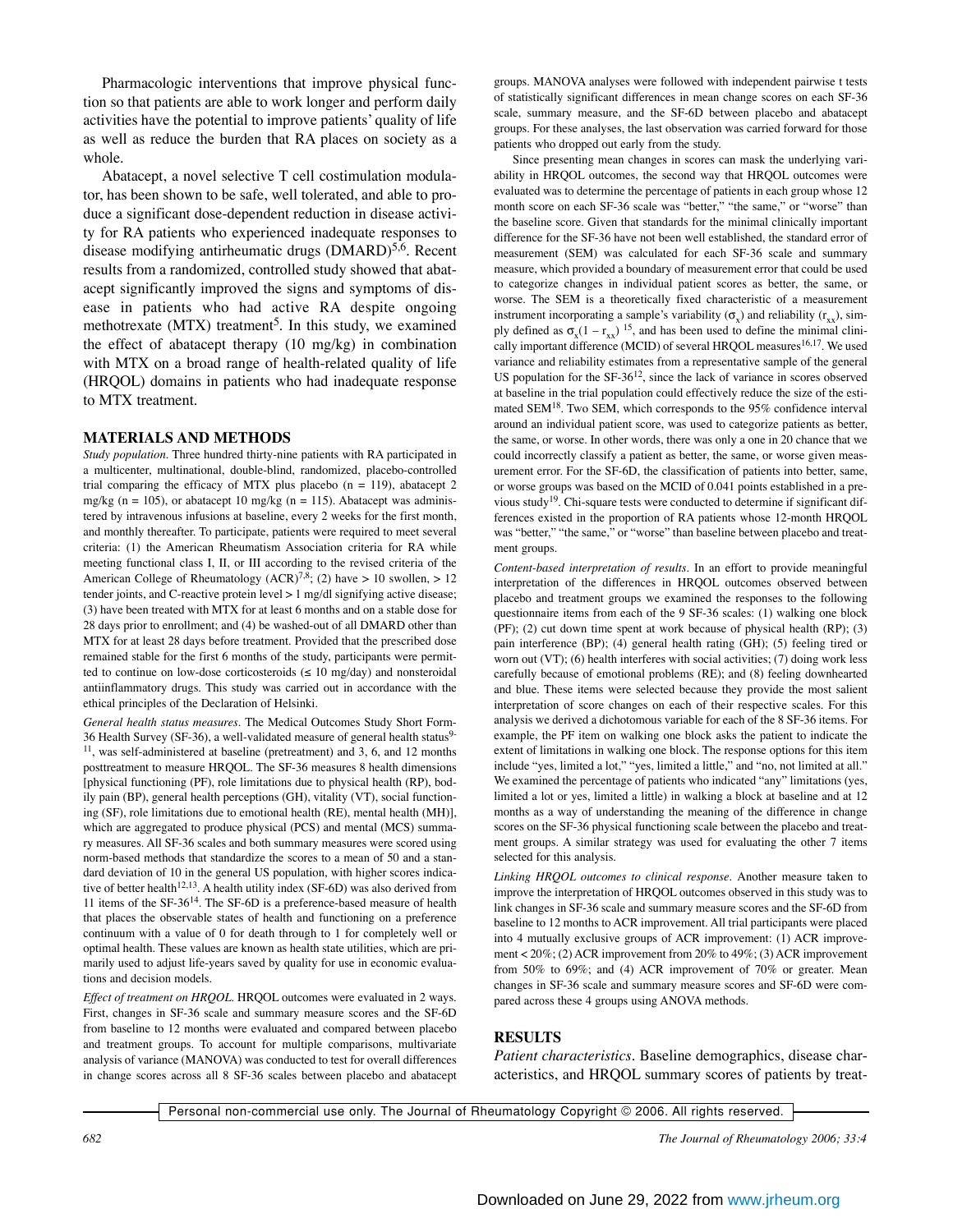ment group and sample disposition are presented in Table 1. Demographically, the 2 groups were very similar. The disease characteristics of both groups of patients were mixed, where in some cases the patients who discontinued showed more active disease and in other cases the patients who continued showed more active disease. Lastly, baseline HRQOL was similar in terms of physical health status. However, differences were observed in 2 of the 3 groups (placebo and abatacept 10 mg), where patients who discontinued showed worse mental health status.

Baseline demographics, disease characteristics, and

*Table 1.* Patient characteristics by sample disposition.

HRQOL scores of all 339 patients enrolled in the study are presented in Table 2. Patients had a mean age of 55 years (range 17 to 83), 68% were female, 87% were Caucasian, 82% were rheumatoid factor-positive, and the mean duration of RA was 9–10 years. Baseline mean number of tender and swollen joints was similar across the treatment groups. Despite longterm treatment with MTX, patients had a high degree of disease activity at baseline (mean tender joint count ranged from 28.2 to 30.8 and mean swollen joint count ranged from 20.2 to 21.8). As expected, given the high degree of disease activity observed at baseline, HRQOL scores at baseline

|                             |           | $Placebo + MTX$ |           | Abatacept $2 \text{ mg/kg} + \text{MTX}$ | Abatacept 10 mg/kg + $MTX$ |              |  |
|-----------------------------|-----------|-----------------|-----------|------------------------------------------|----------------------------|--------------|--|
| Demographic Variable*       | Continued | Discontinued    | Continued | Discontinued                             | Continued                  | Discontinued |  |
| Sample size, n              | 71        | 48              | 74        | 31                                       | 90                         | 25           |  |
| Age, yrs, mean (SD)         | 54.0 (12) | 55.6 (12)       | 54.4(11)  | 54.5(11)                                 | 56.1(13)                   | 54.8 (11)    |  |
| Female, %                   | 69.0      | 63.0            | 62.0      | 65.0                                     | 73.0                       | 80.0         |  |
| Caucasian, %                | 87.0      | 88.0            | 84.0      | 94.0                                     | 88.0                       | 84.0         |  |
| MTX dose, mean (SD)         | 15.8(4)   | 16.0(4)         | 15.5(5)   | 16.3(4)                                  | 14.9(5)                    | 15.5(4)      |  |
| RA duration, yrs, mean (SD) | 7.9(8)    | 10.5(8)         | 8.8(8)    | 11.6(7)                                  | 10.1(10)                   | 8.6(8)       |  |
| Rheumatoid factor + $(\%)$  | 77.0      | 73.0            | 84.0      | 90.0                                     | 87.0                       | 84.0         |  |
| Tender joint count, mean    | 29.3      | 29.1            | 26.6      | 32.0                                     | 30.6                       | 31.5         |  |
| Swollen joint count, mean   | 22.1      | 21.4            | 19.1      | 23.0                                     | 20.8                       | 23.0         |  |
| Mean baseline HRQOL (SD)    |           |                 |           |                                          |                            |              |  |
| SF-36 physical summary      | 32.7(8)   | 31.5(7)         | 31.0(9)   | 29.8(7)                                  | 30.9(8)                    | 30.1(9)      |  |
| SF-36 mental summary        | 44.2 (12) | 39.3 (12)       | 42.5(13)  | 46.5(12)                                 | 46.2(12)                   | 43.4(13)     |  |

RA: rheumatoid arthritis; MTX: methotrexate. Continued: patients who completed the trial. Discontinued: patients who discontinued prior to 12 mo and whose last observation was carried forward for analyses. \* All demographics at baseline are nonsignificant.

|  |  | Table 2. Patient characteristics of analytic sample <sup>†</sup> . |  |  |
|--|--|--------------------------------------------------------------------|--|--|
|--|--|--------------------------------------------------------------------|--|--|

| $Placebo + MTX$ | $+$ MTX                        | Abatacept 2 mg/kg Abatacept 10 mg/kg<br>$+$ MTX |
|-----------------|--------------------------------|-------------------------------------------------|
| 119             | 105                            | 115                                             |
| $54.7(23-80)$   | 54.4 (23-80)                   | 55.8 (17–83)                                    |
| 66.4            | 62.9                           | 74.8                                            |
| 87.4            | 86.7                           | 86.9                                            |
| 15.8(4.1)       | 15.8(4.8)                      | 15.0(4.4)                                       |
| 8.9(8.3)        | 9.7(8.1)                       | 9.7(9.8)                                        |
| 75.6            | 85.7                           | 86.1                                            |
| 29.2            | 28.2                           | 30.8                                            |
| 21.8            | 20.2                           | 21.3                                            |
|                 |                                |                                                 |
| 30.4(10.0)      | 29.7(9.7)                      | 29.7(9.7)                                       |
| 33.5(8.8)       | 32.3(8.0)                      | 33.5(9.4)                                       |
| 35.2(7.9)       | 34.3(7.7)                      | 35.4(8.4)                                       |
| 36.9(8.8)       | 36.4(9.3)                      | 37.0(9.2)                                       |
| 40.2(9.8)       | 40.2(8.8)                      | 39.6(8.8)                                       |
| 36.7(11.0)      | 35.8 (10.9)                    | 38.5 (11.6)                                     |
| 36.2(13.9)      | 38.4 (14.6)                    | 40.0(14.2)                                      |
| 41.6 (12.5)     | 42.3(12.1)                     | 44.1 (12.1)                                     |
| 32.2(7.5)       | 30.7(8.5)                      | 30.7(8.4)                                       |
| 42.2(12.6)      | 43.6(12.8)                     | 45.6(12.6)                                      |
| 0.55(0.11)      | 0.56(0.10)                     | 0.57(0.11)                                      |
|                 | Mean baseline HRQOL score (SD) |                                                 |

RA: rheumatoid arthritis; MTX: methotrexate. \* All demographics at baseline are nonsignificant. † Includes patients who discontinued from the study prior to 12 mo and were carried forward from their last observation for analyses.

Personal non-commercial use only. The Journal of Rheumatology Copyright © 2006. All rights reserved.

*Emery, et al: HRQOL treatment response in RA 683*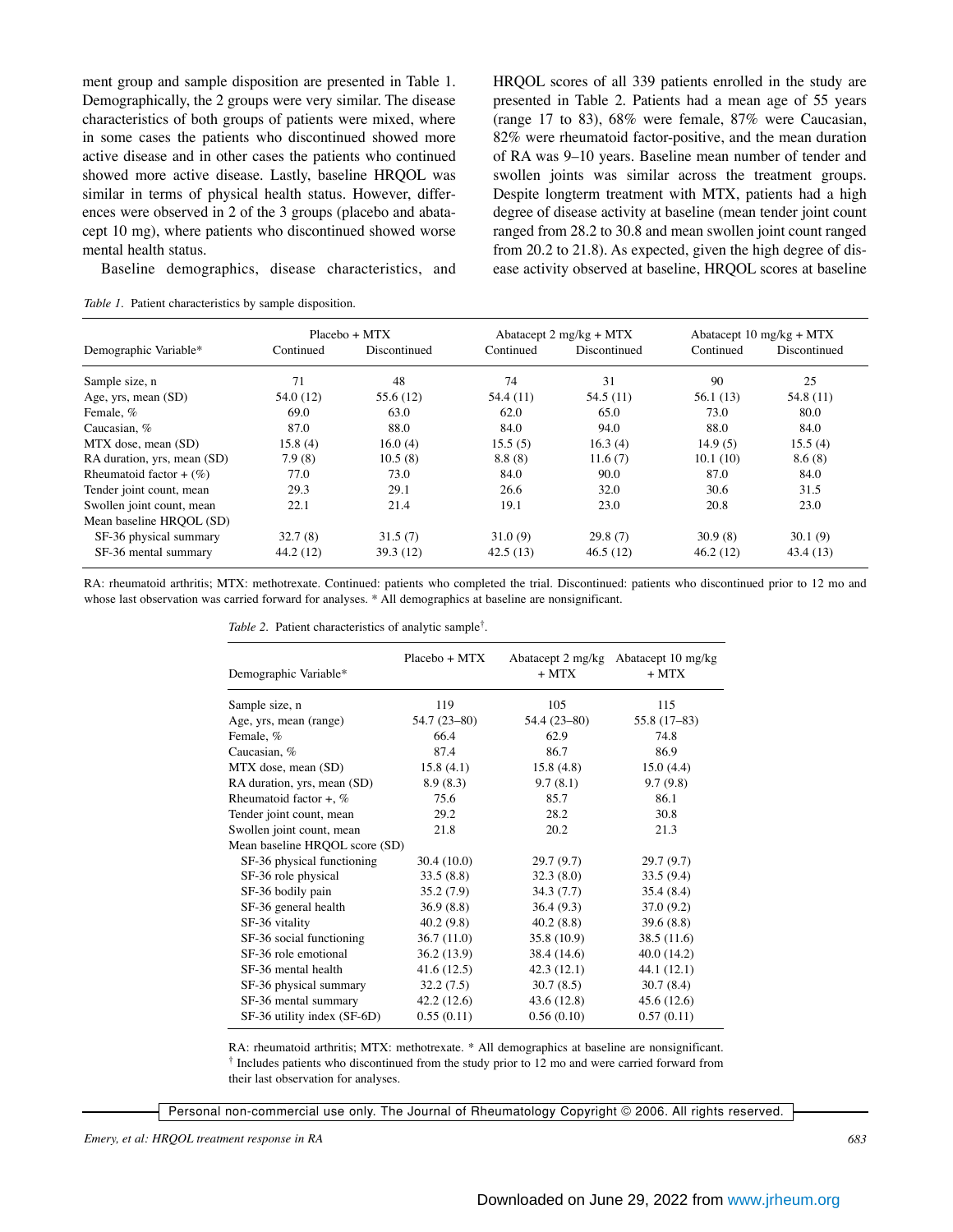were well below general population norms<sup>12</sup>, particularly those HRQOL scales measuring physical health status (SF-36 physical functioning, role physical, and bodily pain scales). No significant differences in baseline patient characteristics or HRQOL scores were detected across treatment groups.

*Effect of treatment on HRQOL (Table 3).* Overall, the changes in SF-36 scales and summary measure scores differed between abatacept 10 mg/kg and placebo group (MANOVA F  $= 4.7$ ,  $p < 0.0001$ ). Mean improvements from baseline ranged from 5.3 to 9.3 points across the 8 SF-36 scales, and were 8.0 and 5.7 points for the physical and mental summary measures, respectively. Results of independent t tests showed that the differences in mean change scores were statistically significant between abatacept 10 mg/kg and placebo groups on all 8 scales and both summary measures, with outcomes favoring the abatacept 10 mg/kg group. Differences in mean score changes on the SF-36 scale and summary measures between abatacept 10 mg/kg and placebo groups ranged from 2.5 to 5.8 points, with the largest differences observed on the SF-36 bodily pain (5.8 points), vitality (5.8 points), physical summary (5.4 points), and physical functioning (5.1 points) scales. A statistically significant difference in mean score change on the SF-6D (0.05 points) was also observed between abatacept 10 mg/kg and placebo groups, favoring the abatacept 10 mg/kg group.

Significant differences in HRQOL outcomes were also observed between the abatacept 10 mg/kg and 2 mg/kg groups (MANOVA  $F = 1.97$ ,  $p < 0.05$ ). Results of independent t tests

*Table 3*. Mean changes in HRQOL scores from baseline to 12 months.

conducted with each scale showed that mean changes were higher (better outcome) among patients in the abatacept 10 mg/kg group on 5 of the 8 SF-36 domains scales (PF, RP, BP, VT, and SF), the physical (PCS) summary measure, and the SF-6D compared to patients in the abatacept 2 mg/kg group. Differences in mean score changes between the 2 abatacept groups on these SF-36 scales ranged from 2.5 to 4.4 points, with the largest difference observed on the vitality scale (4.4 points). The difference in mean SF-6D score change between the 2 groups was 0.05 points.

Overall, differences between the abatacept 2 mg/kg and placebo groups in HRQOL outcomes did not differ significantly (MANOVA  $F = 1.42$ ,  $p = 0.19$ ), although results of independent t tests conducted for each SF-36 scale and summary measure showed a significant difference in mean score change between the placebo and abatacept 2 mg/kg group on the physical functioning (2.6 points) and bodily pain (3.0 points) scales and the physical summary measure (2.6 points), all favoring the abatacept 2 mg/kg group.

Analysis of change scores categorized as better, the same, or worse confirmed the results of the average patient in each treatment group, specifically that a greater proportion of patients in each group had better HRQOL outcomes than worse HRQOL outcomes (Table 4). Across all SF-36 scales and summary measures and the SF-6D a greater proportion of patients in the abatacept 10 mg/kg group improved more than would be expected due to measurement error versus patients in either the placebo group or abatacept 2 mg/kg group.

|                     | Mean Changes in Score from Baseline to 12 mo |           |                                   |           |      |                                            | Differences in Mean Change Scores <sup>†</sup> |                                                              |                                               |
|---------------------|----------------------------------------------|-----------|-----------------------------------|-----------|------|--------------------------------------------|------------------------------------------------|--------------------------------------------------------------|-----------------------------------------------|
|                     | Placebo + MTX                                |           | Abatacept<br>$2$ mg/kg<br>$+$ MTX |           |      | Abatacept<br>$10 \text{ mg/kg}$<br>$+$ MTX | Placebo vs<br>Abatacept<br>$2 \text{ mg/kg}$   | Abatacept<br>$2$ mg/kg vs<br>Abatacept<br>$10 \text{ mg/kg}$ | Placebo vs<br>Abatacept<br>$10 \text{ mg/kg}$ |
|                     | Mean                                         | <b>SE</b> | Mean                              | <b>SE</b> | Mean | <b>SE</b>                                  |                                                |                                                              |                                               |
| SF-36 scale         |                                              |           |                                   |           |      |                                            |                                                |                                                              |                                               |
| PF                  | 2.1                                          | 0.8       | 4.7                               | 0.9       | 7.2  | 0.8                                        | 2.6 <sup>a</sup>                               | 2.5 <sup>a</sup>                                             | 5.1 <sup>d</sup>                              |
| RP                  | 4.1                                          | 1.0       | 5.3                               | 1.1       | 8.2  | 1.0                                        | 1.2                                            | 2.9 <sup>a</sup>                                             | 4.1 <sup>b</sup>                              |
| <b>BP</b>           | 3.5                                          | 0.8       | 6.5                               | 0.9       | 9.3  | 0.8                                        | 3.0 <sup>a</sup>                               | 2.8 <sup>a</sup>                                             | 5.8 <sup>d</sup>                              |
| <b>GH</b>           | 2.3                                          | 0.7       | 4.1                               | 0.7       | 5.8  | 0.7                                        | 1.8                                            | 1.7                                                          | $2.5^{\circ}$                                 |
| <b>VT</b>           | 2.1                                          | 0.8       | 3.5                               | 0.8       | 7.9  | 0.8                                        | 1.4                                            | 4.4 <sup>c</sup>                                             | 5.8 <sup>d</sup>                              |
| <b>SF</b>           | 3.6                                          | 0.9       | 4.6                               | 1.0       | 7.6  | 0.9                                        | 1.0                                            | 3.0 <sup>a</sup>                                             | 4.0 <sup>b</sup>                              |
| RE                  | 3.8                                          | 1.0       | 5.0                               | 1.4       | 6.8  | 0.9                                        | 1.8                                            | 1.8                                                          | 3.0 <sup>c</sup>                              |
| MH                  | 2.6                                          | 0.8       | 3.5                               | 0.9       | 5.3  | 0.8                                        | 0.9                                            | 1.8                                                          | 2.7 <sup>a</sup>                              |
| SF-36 summary       |                                              |           |                                   |           |      |                                            |                                                |                                                              |                                               |
| <b>PCS</b>          | 2.6                                          | 0.7       | 5.2                               | 0.8       | 8.0  | 0.8                                        | 2.6 <sup>a</sup>                               | 2.8 <sup>a</sup>                                             | 5.4 <sup>d</sup>                              |
| <b>MCS</b>          | 2.8                                          | 0.9       | 3.5                               | 1.0       | 5.7  | 0.9                                        | 0.7                                            | 1.9                                                          | 2.9 <sup>a</sup>                              |
| SF-36 utility index |                                              |           |                                   |           |      |                                            |                                                |                                                              |                                               |
| $SF-6D$             | 0.06                                         | 0.01      | 0.06                              | 0.01      | 0.11 | 0.01                                       | 0.00                                           | 0.05 <sup>c</sup>                                            | 0.05 <sup>c</sup>                             |

HRQOL: health-related quality of life; SF-36: Medical Outcomes Study Short-Form 36 Health Survey. PF: physical functioning; RP: role physical; BP: bodily pain; GH: general health; VT: vitality; SF: social functioning; RE: role emotional; MH: mental health; PCS: physical component summary; MCS: mental component summary; SF-6D: SF-36 Utility Index. <sup>a</sup> p , 0.05; <sup>b</sup> p < 0.01; <sup>c</sup> p < 0.001; <sup>d</sup> p < 0.0001. Multiple comparison tests (MANOVA): Abatacept 10 mg/kg vs placebo: MANOVA F = 4.71, p < 0.001. Abatacept 2 mg/kg vs placebo: MANOVA F = 1.42, p = 0.19. Abatacept 10 mg/kg vs abatacept 2 mg/kg: MANOVA  $F = 1.97$ ,  $p = 0.05$ .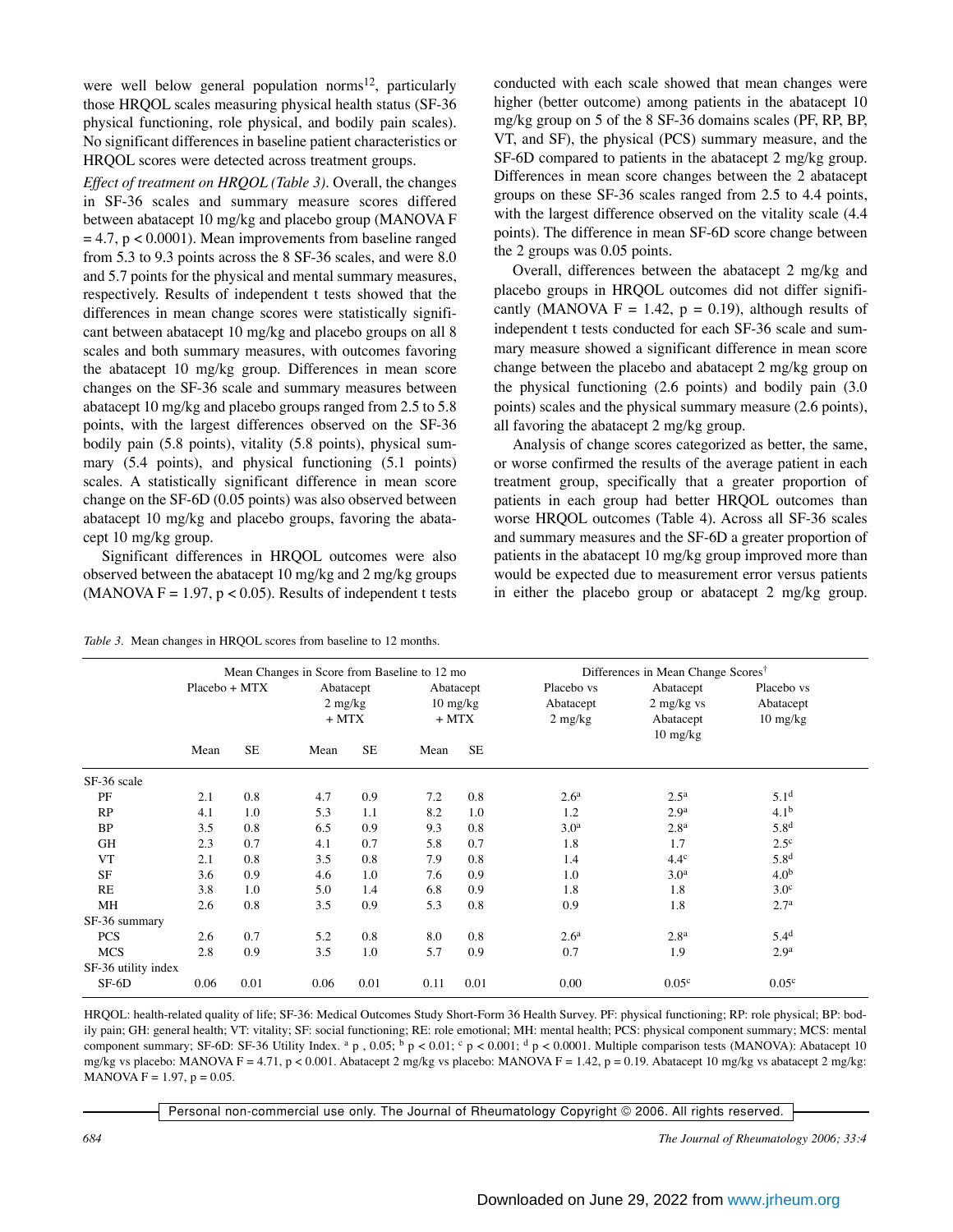*Table 4.* Categories of change in HRQOL scores from baseline to 12 months by treatment group.

|                     | $Placebo + MTX$ |          |            | 2<br>Abatacept $2 \text{ mg/kg} + \text{MTX}$ |      |                 |                          | 3        |            |                   |                   |                   |
|---------------------|-----------------|----------|------------|-----------------------------------------------|------|-----------------|--------------------------|----------|------------|-------------------|-------------------|-------------------|
|                     |                 |          |            |                                               |      |                 | Abatacept 10 mg/kg + MTX |          |            | Chi-square Test   |                   |                   |
|                     | % Worse         | $%$ Same | $%$ Better | % Worse                                       |      | % Same % Better | $%$ Worse                | $%$ Same | $%$ Better | $1 \text{ vs } 2$ | $1 \text{ vs } 3$ | 2 vs 3            |
| SF-36 scale         |                 |          |            |                                               |      |                 |                          |          |            |                   |                   |                   |
| PF                  | 8.4             | 64.7     | 26.9       | 3.8                                           | 61.0 | 35.2            | 7.8                      | 45.2     | 47.0       | 3.3               | 10.5 <sup>b</sup> | 5.9 <sup>a</sup>  |
| RP                  | 13.5            | 49.5     | 37.0       | 6.7                                           | 51.0 | 42.3            | 9.6                      | 35.6     | 54.8       | 2.8               | 7.5 <sup>a</sup>  | 6.0 <sup>a</sup>  |
| <b>BP</b>           | 10.1            | 56.8     | 33.1       | 2.9                                           | 52.4 | 44.7            | 2.4                      | 37.1     | 60.5       | 5.9 <sup>a</sup>  | 12.9 <sup>b</sup> | 5.9 <sup>a</sup>  |
| <b>GH</b>           | 4.2             | 75.6     | 20.2       | 1.0                                           | 77.1 | 21.9            | 1.7                      | 55.6     | 42.7       | 2.3               | 14.2 <sup>c</sup> | 11.3 <sup>b</sup> |
| <b>VT</b>           | 11.8            | 61.3     | 26.9       | 12.4                                          | 52.4 | 30.8            | 2.6                      | 47.0     | 50.4       | 2.1               | 17.4 <sup>d</sup> | 10.5 <sup>b</sup> |
| <b>SF</b>           | 5.9             | 66.4     | 27.7       | 11.4                                          | 49.5 | 39.1            | 6.1                      | 49.6     | 44.7       | 6.9 <sup>a</sup>  | 7.4 <sup>a</sup>  | 2.2               |
| RE                  | 11.8            | 58.0     | 30.2       | 13.0                                          | 54.0 | 33.3            | 8.7                      | 54.8     | 36.5       | 1.6               | 1.3               | 1.8               |
| <b>MH</b>           | 7.6             | 69.7     | 22.7       | 7.6                                           | 63.8 | 28.6            | 2.6                      | 59.9     | 37.5       | 1.1               | 6.9 <sup>a</sup>  | 2.9               |
| SF-36 summary       |                 |          |            |                                               |      |                 |                          |          |            |                   |                   |                   |
| <b>PCS</b>          | 10.1            | 58.0     | 31.9       | 6.7                                           | 49.0 | 44.2            | 6.9                      | 32.7     | 60.4       | 3.8               | 15.4 <sup>d</sup> | 5.9 <sup>a</sup>  |
| <b>MCS</b>          | 10.9            | 57.2     | 31.9       | 9.6                                           | 57.7 | 32.7            | 4.8                      | 47.1     | 48.1       | 0.1               | 6.9 <sup>a</sup>  | 1.0               |
| SF-36 utility index |                 |          |            |                                               |      |                 |                          |          |            |                   |                   |                   |
| $SF-6D$             | 9.3             | 42.4     | 48.3       | 9.9                                           | 43.6 | 46.5            | 7.7                      | 26.7     | 65.6       | 0.1               | 5.9 <sup>c</sup>  | 5.9 <sup>c</sup>  |

PF: physical functioning; RP: role physical; BP: bodily pain; GH: general health; VT: vitality; SF: social functioning; RE: role emotional; MH: mental health; PCS: physical component summary; MCS: mental component summary; SF-6D: SF-36 Utility Index.  $a_p$ , 0.05;  $b_p$  < 0.01;  $c_p$  < 0.001;  $d_p$  < 0.001;  $d_p$  < 0.0001.

Differences in the proportion of patients who got better, stayed the same, or got worse reached statistical significance on 10 of 11 comparisons between the abatacept 10 mg/kg and placebo groups, 2 of 11 comparisons between the abatacept 2 mg/kg and placebo groups, and 7 of 11 comparisons between the abatacept 10 mg/kg and abatacept 2 mg/kg groups. The categorical analyses call attention to the substantial variation of outcomes observed in all 3 groups of patients. For example, a sizeable proportion of patients in each group showed changes in scores that were either within measurement error (same) or indicative of worse HRQOL outcomes.

*Content-based interpretation of results.* The content of selected SF-36 questionnaire items was examined as a basis for interpreting the differences in the HRQOL outcomes observed between treatment groups. In Table 5, results obtained at baseline for each item are contrasted to results obtained at 12 months and can be used to help interpret the changes in scores on each domain scale in Table 3. For example, patients in the abatacept 10 mg/kg group improved 7.2 points on the SF-36 physical functioning scale. Underlying that improvement was a substantial decrease in the percentage of patients reporting any limitations in walking one block from 72% at baseline to 42% at 12 months posttreatment, more than a 40% reduction in limitations in walking a block. Comparatively, there was virtually no change in the percentage of placebo patients reporting limitations in walking a block from baseline (61%) to 12 months (62%). Similarly, as Table 5 shows, underlying the significant improvement in SF-36 scale scores for the abatacept 10 mg/kg group was a substantial decrease in the percentage of patients who reported: (1) having to cut down on time at work because of health (70% to 32%); (2) pain interfered with work quite a bit or extremely (51% to 11%); (3) fair or poor health in general (64% to 26%); (4) felt tired or worn out all or most of the time (38% to 14%); (5) health interfered with social activities quite a lot or extremely (32% to 9%); (6) working less carefully than usual  $(42\%$  to  $23\%)$ ; and (7) feeling downhearted and blue all or most of the time (18% to 4%).

| Table 5. Percentage of patients reporting limitations in functional status and well-being: content-based interpretations of changes in SF-36 scale scores. |  |
|------------------------------------------------------------------------------------------------------------------------------------------------------------|--|
|------------------------------------------------------------------------------------------------------------------------------------------------------------|--|

| $SF-36$<br>Scale | Selected Item Content as Dichotomized                   | Placebo<br>BL |    | BL. | Abatacept $2 \text{ mg/kg} + \text{MTX}$<br>$12 \text{ mo}$ |    | Abatacept 10 mg/kg + $MTX$<br>$12 \text{ mo}$ |
|------------------|---------------------------------------------------------|---------------|----|-----|-------------------------------------------------------------|----|-----------------------------------------------|
| PF               | Any limitations in walking one block                    | 61            | 62 | 69  | 49                                                          | 72 | 42                                            |
| RP               | Cut down amount of time spent on work/activities        | 66            | 46 | 74  | 45                                                          | 70 | 32                                            |
| <b>BP</b>        | Pain interfered with work quite a bit or extremely      | 56            | 21 | 61  | 21                                                          | 51 | 11                                            |
| GH               | Fair or poor rating of health in general                | 64            | 33 | 62  | 39                                                          | 64 | 26                                            |
| <b>VT</b>        | Felt tired all or most of the time                      | 39            | 31 | 40  | 20                                                          | 38 | 14                                            |
|                  | Health interferes with social activities quite a lot or |               |    |     |                                                             |    |                                               |
| SF               | extremely                                               | 35            | 16 | 39  | 14                                                          | 32 | 9                                             |
| <b>RE</b>        | Did not do work/activities as carefully as usual        | 57            | 36 | 51  | 32                                                          | 42 | 23                                            |
| MН               | Felt downhearted and blue all or most of the time       | 10            |    | 22  |                                                             | 18 | 4                                             |

BL: baseline percentages. 12 mo: 12-month percentages.

Personal non-commercial use only. The Journal of Rheumatology Copyright © 2006. All rights reserved.

*Emery, et al: HRQOL treatment response in RA 685*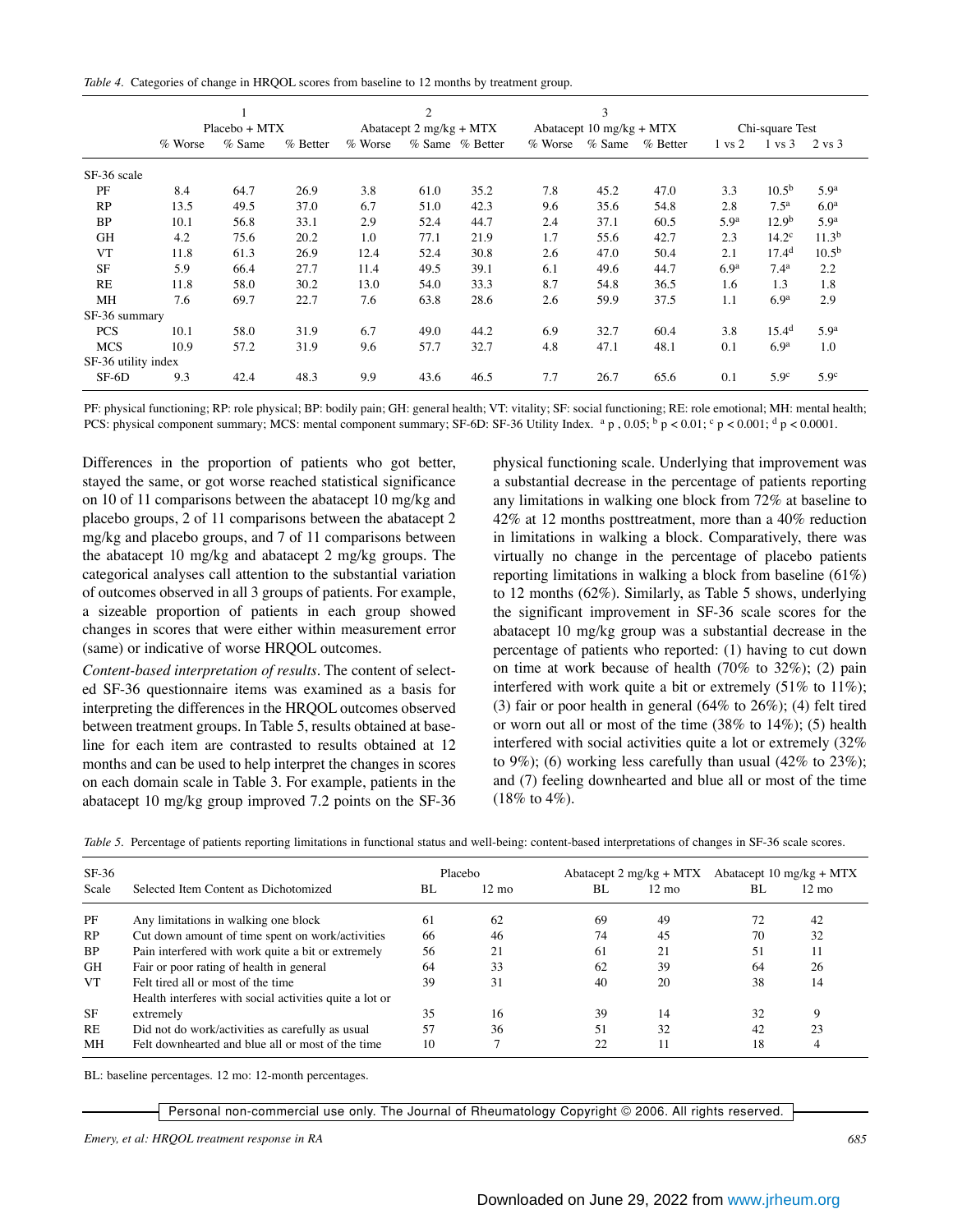*Linking HRQOL outcomes to clinical response.* Table 6 presents mean changes in SF-36 scale and summary measure scores and the SF-6D across 4 categories of ACR improvement. As shown, the magnitude of the mean score improvement on each SF-36 scale, summary measure, and the SF-6D increased incrementally with increasing levels of ACR improvement, and overall the differences in mean score improvement across ACR improvement were statistically significant. The largest changes in SF-36 scale and summary measure scores and the SF-6D were observed among the group of patients who reached or exceeded 70% ACR improvement. With few exceptions these patients improved by more than 10 points on average (range 8.6 to 15.4 points) on each SF-36 scale and summary measure and by 0.17 points on the SF-6D. The next largest change on each SF-36 scale and summary measure and the SF-6D was observed among patients whose ACR improvement ranged from 50% to 69%. For these patients, score improvement ranged from 5.4 to 10.9 points across SF-36 scales and summary measures and was 0.13 points on the SF-6D. Changes in SF-36 scale and summary measure scores ranged from 2.8 to 7.6 points and the SF-6D improved by 0.09 points among patients whose ACR improvement ranged from 20% to 49%. The smallest changes in scores were observed among patients who did not reach 20% ACR improvement. Changes in scores ranged from 1.4 to 3.1 points across SF-36 scales and summary measures, and was 0.03 on the SF-6D among these patients.

## **DISCUSSION**

We sought to evaluate the effect of abatacept, a costimulator, on health-related quality of life in patients with rheumatoid arthritis. Patients enrolled into this study were in a highly active disease state at baseline (pretreatment), which was

cause for significant HRQOL burden at the outset of this study. HRQOL scores, as measured by the SF-36, at baseline were well below general US population norms and rivaled norms of other serious medical conditions such as congestive heart failure and advanced type I diabetes<sup>12</sup>. As expected with RA, the most pronounced HRQOL burden was detected with SF-36 scales measuring physical health status (physical functioning, role physical, and bodily pain scales). On average, scores on these physical health scales were 1.5 to 2.0 standard deviation units below general population norms, which are large effect size differences, and well below the average scores of persons older than 85 years of age<sup>12</sup>. Interestingly, baseline SF-36 scores of patients in this study also showed substantial emotional burden associated with a highly active disease state. The average baseline scores on the SF-36 mental health scale and mental summary measure were at the cutpoint score (< 42) for a first-stage screen for depression  $12$ . Lastly, at baseline, average SF-6D scores ranged from 0.55 to 0.57 across the 3 treatment groups, indicating that patients enjoyed roughly one-half of "optimal" health.

Patients treated with abatacept 10 mg/kg showed statistically significant improvement from baseline to 12 months across all 8 SF-36 domain scales, both physical and mental summary measures, and the SF-36 utility index in the moderate to large effect size range<sup>20</sup>. In results not reported in this article, significant improvement in SF-36 scores observed for the abatacept 10 mg/kg group was also evident at 3 months, with the magnitude of change in SF-36 scores close to the amount of change observed at 6 and 12 months. The implication of the 3 and 6 month findings is that such rapid response perceived by the patient can have a positive impact on treatment compliance, since patients perceive the benefits of treatment early on.

*Table 6.* Mean changes in SF-36 scale and summary measure scores across categories of ACR improvement.

|                     |                 |           |                      |      | Categories of ACR Improvement |           |                    |      |         |  |
|---------------------|-----------------|-----------|----------------------|------|-------------------------------|-----------|--------------------|------|---------|--|
|                     | $70\%$ , n = 46 |           | $50-69\%$ , $n = 49$ |      | $20-49\%$ , n = 63            |           | $< 20\%$ , n = 181 |      |         |  |
|                     | Mean            | <b>SD</b> | Mean                 | SD   | Mean                          | <b>SD</b> | Mean               | SD   | F       |  |
| SF-36 scale         |                 |           |                      |      |                               |           |                    |      |         |  |
| PF                  | 12.3            | 9.1       | 7.7                  | 8.7  | 5.8                           | 9.5       | 1.4                | 7.4  | $25.4*$ |  |
| RP                  | 13.5            | 13.3      | 10.5                 | 10.9 | 5.6                           | 10.6      | 2.7                | 9.0  | $17.6*$ |  |
| BP                  | 15.4            | 9.6       | 10.9                 | 8.6  | 7.6                           | 8.8       | 2.5                | 7.1  | 39.5*   |  |
| GH                  | 10.7            | 9.1       | 6.5                  | 7.1  | 4.1                           | 6.4       | 1.7                | 6.2  | $23.8*$ |  |
| VT                  | 10.7            | 9.7       | 7.2                  | 7.3  | 4.1                           | 7.6       | 2.3                | 8.5  | $14.4*$ |  |
| SF                  | 10.3            | 11.8      | 10.6                 | 9.8  | 6.4                           | 9.3       | 2.2                | 9.1  | $15.6*$ |  |
| RE                  | 12.1            | 15.2      | 8.2                  | 12.0 | 3.5                           | 13.4      | 3.1                | 14.6 | $6.1*$  |  |
| <b>MH</b>           | 8.6             | 9.9       | 5.4                  | 8.3  | 3.3                           | 9.1       | 2.2                | 9.0  | $6.6*$  |  |
| SF-36 summary       |                 |           |                      |      |                               |           |                    |      |         |  |
| <b>PCS</b>          | 13.5            | 9.0       | 9.4                  | 8.3  | 6.3                           | 8.8       | 1.7                | 6.4  | $37.2*$ |  |
| <b>MCS</b>          | 8.7             | 10.9      | 6.5                  | 8.8  | 2.8                           | 10.6      | 2.6                | 10.2 | $5.6*$  |  |
| SF-36 utility index |                 |           |                      |      |                               |           |                    |      |         |  |
| SF-6D 0.17          |                 | 0.13      | 0.13                 | 0.11 | 0.09                          | 0.09      | 0.03               | 0.09 | $28.5*$ |  |
| * $p < 0.001$ .     |                 |           |                      |      |                               |           |                    |      |         |  |

Personal non-commercial use only. The Journal of Rheumatology Copyright © 2006. All rights reserved.

*686 The Journal of Rheumatology 2006; 33:4*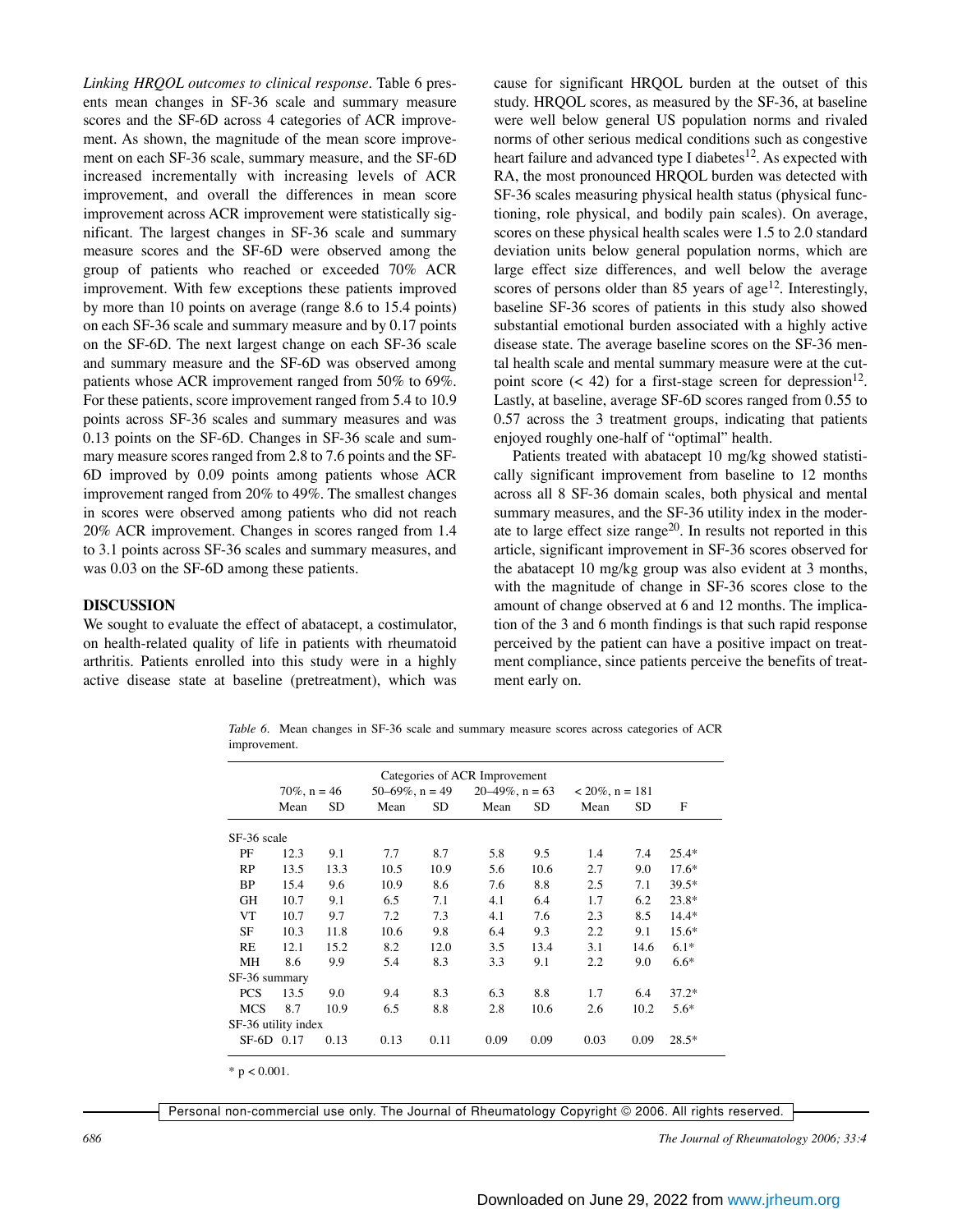The score changes from baseline to 12 months observed on the SF-36 for abatacept 10 mg/kg patients were equivalent to or larger than those observed in previous studies involving disease modifying treatments<sup>6,21-31</sup>. Using variance estimates from the general population, mean changes in all SF-36 scale and summary measure scales for the abatacept 10 mg/kg group exceeded one-half a standard deviation, which could be considered clinically important<sup>32</sup>. Further, the HROOL benefits of abatacept 10 mg/kg as measured by the SF-36 have been linked to a variety of clinical, social, and economic ben $efits^{12,13}$ . Relative to placebo, moderate effect size differences in outcomes were observed on the SF-36 physical functioning, bodily pain, and vitality scales and the physical summary measure for the abatacept 10 mg/kg group. Differences in outcomes between placebo and abatacept 10 mg/kg on these scales exceeded 5 points, which was more than one-half a standard deviation difference in outcomes. The differences in outcomes between abatacept 10 mg/kg and placebo on the remaining SF-36 scales and summary measures were in the small effect size range.

A feature of this study not found in most HRQOL treatment studies was the analysis of the underlying variability of HRQOL outcomes. Most HRQOL treatment studies present results in terms of mean changes in HRQOL scores, which can mask the differences in HRQOL outcomes observed across individual patients. Recognizing that not all patients would experience the average HRQOL outcome, each patient was categorized as better, the same, or worse depending upon the magnitude and direction of the change in score on each HRQOL scale from baseline to 12 months. The magnitude of change necessary to be categorized as better or worse was based on 2 standard errors of measurement (SEM), or the 95% confidence interval around an individual patient score. For all HRQOL scales, 2 SEM exceeded one-half a standard deviation, which is considered clinically important<sup>25</sup>. As the results of this analysis showed, a greater proportion of patients in each group showed meaningful improvement across all SF-36 scales and summaries and the SF-6D compared to meaningful decline. The ratio of patients who improved versus declined was largest in the abatacept 10 mg/kg group. With the exception of the SF-36 role emotional scale, the ratio of patients who improved versus declined was at least 6 to 1 in the abatacept 10 mg/kg group and as high as 25 to 1 on the SF-36 bodily pain and general health scales.

Our study featured the SF-36 utility index, the SF-6D. The primary use of utility measures like the SF-6D is to adjust lifeyears saved by quality for use in economic evaluations and decision models. Preference-based health state scores do not have natural units. Since health is a function of both length and quality of life, the quality-adjusted life-year (QALY) has been developed to combine the values of these 2 attributes of health into a single number. In this study we observed clinically meaningful improvement on the SF-6D in all 3 treatment groups as defined by the developer of the SF-6D and colleagues<sup>33</sup>. The improvement in SF-6D scores among patients in the abatacept 10 mg/kg group was about twice that of the other 2 groups, or 0.05 points, which can be interpreted as a difference of 5 more patients in perfect health for one year compared to placebo or abatacept 2 mg/kg groups.

It is noteworthy that a dose-related response on HRQOL was observed in this study. The abatacept 10 mg/kg group induced substantially greater improvements from baseline across all HRQOL measures, compared to the abatacept 2 mg/kg group or placebo. This finding, combined with prior reports on improvements on signs and symptoms at 6 and 12 months of the study<sup>5,6</sup>, emphasized that abatacept 10 mg/kg is a viable treatment option for patients with inadequate response to MTX. The improvement on HRQOL from abatacept 10 mg/kg was both statistically significant and clinically meaningful. Results from content-based analysis on specific SF-36 questionnaire items further demonstrated the real-life meaning of the improvements to the patients on their ability to walk, participate in work or social activities, and maintain a healthy mental status.

This study provided examples of how HRQOL measures can be used to understand the burden of disease and the potential benefits of treatment. One interpretation strategy used to translate the HRQOL scores into more salient terms was the analysis of responses to individual questions of the SF-36. This strategy has been used to interpret disease burden and treatment outcomes for the SF-36 in previous studies<sup>34,35</sup>. In our study, patients scored well below general population norms on each SF-36 scale, as expected. However, the interpretation of that burden became more salient by analyzing the content of specific items from each scale. For example, the analysis of selected SF-36 items demonstrated that more than 60% of the patients in each group reported limitations in walking one block or having to cut down time spent at work because of physical health problems. Similarly, the analysis of the content of specific items improved our interpretation of the differences in outcomes between treatment groups. As was observed, there was a 40% reduction in the percentage of patients who reported limitations in walking a block (72% to 42%) and a 50% reduction in the percentage of patients who reported having to cut down the time spent at work because of physical health (70% to 32%) in the abatacept 10 mg/kg group. By comparison, there was no reduction in the percentage of placebo patients who reported limitations in walking a block, and a 33% reduction in placebo patients who reported having to cut down time spent at work because of physical health.

Results of the analysis of changes in HRQOL scores by clinical response as measured by the ACR improvement criteria showed that patients who experienced the greatest clinical response also showed the greatest score improvement on all SF-36 scales, summary measures, and the SF-6D. The magnitude of mean score improvement on each scale increased incrementally with increasing levels of ACR improvement.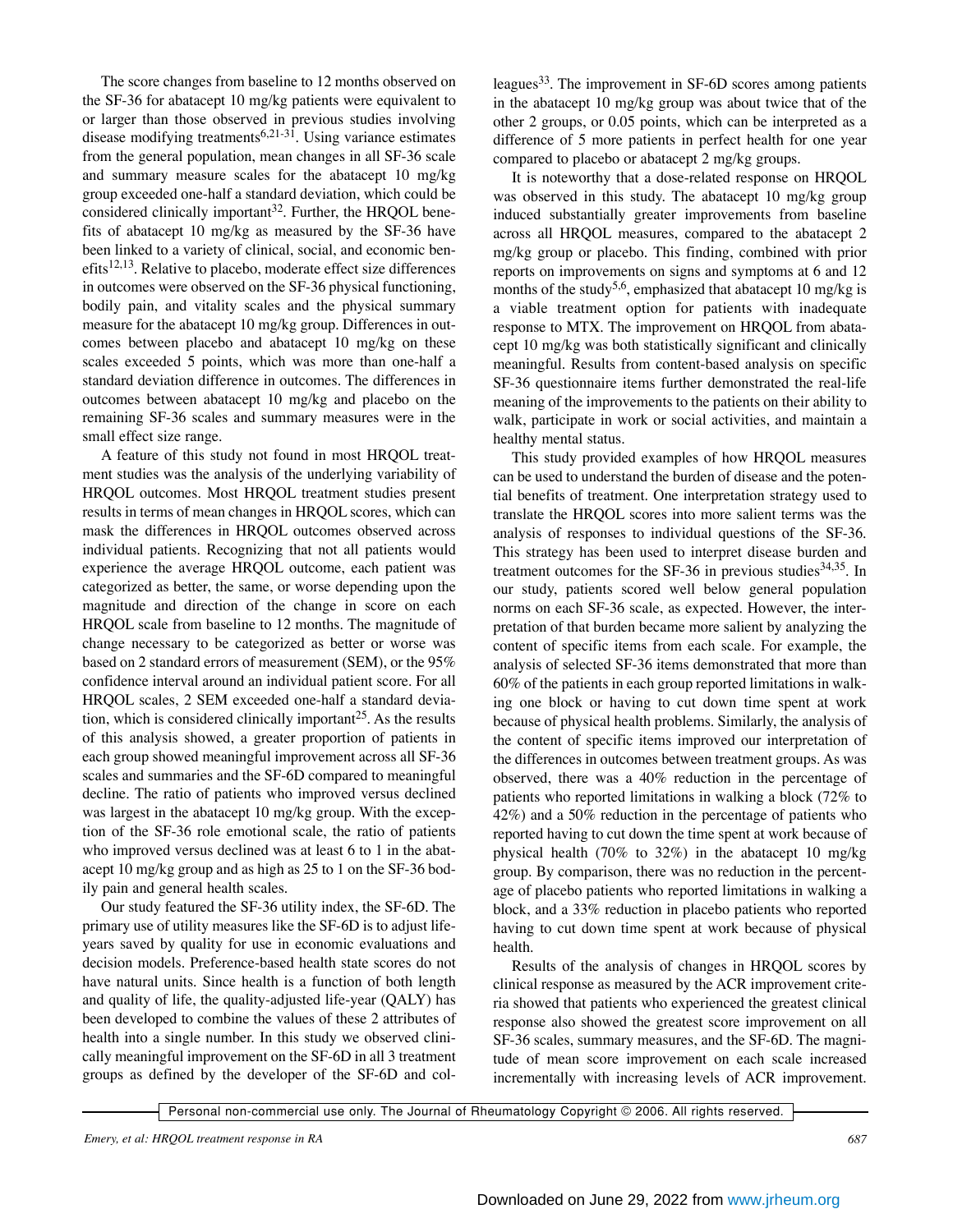However, the results showed that not all HRQOL concepts were equally responsive to ACR improvement. As expected, changes in scores on SF-36 scales measuring physical health status (physical summary, bodily pain, physical functioning, general health, and role physical scales) were more strongly related to differences in ACR improvement than score changes in SF-36 scales measuring mental health status (mental summary, mental health, and role emotional scales), as indicated by the magnitude of the F statistics. A strong relationship was also evident between ACR improvement and the SF-6D. The results of these analyses can be useful in determining the clinical meaningfulness of HRQOL outcomes. In particular, differences in mean score changes between the group of patients showing little or no improvement in disease activity  $(ACR < 20\%)$  and the group of patients showing a minimum to moderate change in disease activity (ACR 20%–49%) could be considered minimal clinically important changes in outcomes on each SF-36 scale. In this regard the HRQOL outcomes observed for the abatacept 10 mg/kg group would be considered clinically meaningful.

In conclusion, the disease burden that active RA places on patients' physical and emotional HRQOL is substantial. Treatment of RA by abatacept plus MTX improves HRQOL across a wide range of measured domains. Patient-reported HRQOL improvements were greatest for those who received abatacept 10 mg/kg. Future investigation should examine the extent to which the HRQOL improvement at 12 months among RA patients receiving abatacept therapy is sustained through time.

#### **REFERENCES**

- 1. Karlson EW, Katz JN, Liang MH. Chronic rheumatic disorders. In: Spilker B, editor. Quality of life and pharmacoeconomics in clinical trials. Philadelphia: Lippincott-Raven; 1996.
- 2. Kosinski M, Kujawski SC, Martin R, et al. Health-related quality of life in early rheumatoid arthritis: impact of disease and treatment response. Am J Manag Care 2002;8:231-40.
- 3. Michaud K, Messer J, Choi HK, Wolfe F. Direct medical costs and their predictors in patients with rheumatoid arthritis: a three-year study of 7,527 patients. Arthritis Rheum 2003;48:2750-62.
- 4. Yelin E. The costs of rheumatoid arthritis: absolute, incremental, and marginal estimates. J Rheumatol 1996;23 Suppl 44:47-51.
- 5. Kremer JM, Westhovens R, Leon M, et al. Treatment of rheumatoid arthritis by selective inhibition of T-cell activation with fusion protein CTLA4Ig. N Engl J Med 2003;349:1907-15.
- 6. Kremer J, Dougados M, Emery P, et al. Treatment of rheumatoid arthritis with the selective costimulation modulator abatacept: Twelvemonth results of a phase IIb, double-blind, randomized, placebocontrolled trial. Arthritis Rheum 2005;52:2273-1.
- 7. Arnett FC, Edworthy SM, Bloch DA, et al. The American Rheumatism Association 1987 revised criteria for the classification of rheumatoid arthritis. Arthritis Rheum 1988;31:315-24.
- 8. Hochberg MC, Chang RW, Dwosh I, Lindsey S, Pincus T, Wolfe F. The American College of Rheumatology 1991 revised criteria for the classification of global functional status in rheumatoid arthritis. Arthritis Rheum 1992;35:498-502.
- 9. Ware JE Jr, Sherbourne CD. The MOS 36-item short-form health survey (SF-36). I. Conceptual framework and item selection. Med Care 1992;30:473-83.
- 10. McHorney CA, Ware JE Jr, Lu JF, Sherbourne CD. The MOS 36-item Short-Form Health Survey (SF-36): III. Tests of data quality, scaling assumptions, and reliability across diverse patient groups. Med Care 1994;32:40-66.
- 11. McHorney CA, Ware JE Jr, Raczek AE. The MOS 36-Item Short-Form Health Survey (SF-36): II. Psychometric and clinical tests of validity in measuring physical and mental health constructs. Med Care 1993;31:247-63.
- 12. Ware JE Jr, Kosinski M, Gandek B. SF-36® Health Survey: manual and interpretation guide. Lincoln RI: QualityMetric Incorporated; 2000.
- 13. Ware JE, Kosinski M. SF-36 physical and mental health summary scales: a manual for users of version 1. 2nd ed. Lincoln, RI: QualityMetric Incorporated; 2001.
- 14. Brazier J, Roberts J, Deverill M. The estimation of a preference-based measure of health from the SF-36. J Health Econ 2002;21:271-92.
- 15. Nunnally JC, Bernstein IH. Psychometric theory. New York: McGraw-Hill, Inc.; 1994.
- 16. Wyrwich KW, Tierney WM, Wolinsky FD. Further evidence supporting an SEM-based criterion for identifying meaningful intraindividual changes in health-related quality of life. J Clin Epidemiol 1999;52:861-73.
- 17. Wyrwich KW, Tierney WM, Wolinsky FD. Using the standard error of measurement to identify important changes on the Asthma Quality of Life Questionnaire. Quality Life Res 2002;11:1-7.
- 18. Stratford PW, Binkley J, Solomon P, Finch E, Gill C, Moreland J. Defining the minimum level of detectable change for the Roland-Morris questionnaire. Phys Ther 1996;76:359-68.
- 19. Walters SJ, Brazier J. Comparison of the minimally important difference for two health state utility measures: EQ-5D and SF-6D. Qual Life Res 2005;14:1523-32.
- 20. Cohen J. Statistical power for the behavioral sciences. Hillsdale, NJ: Lawrence Erlbaum Associates; 1988.
- 21. Tugwell P, Wells G, Strand V, et al. Clinical improvement as reflected in measures of function and health-related quality of life following treatment with leflunomide compared with methotrexate in patients with rheumatoid arthritis: sensitivity and relative efficiency to detect a treatment effect in a twelve-month, placebo-controlled trial. Leflunomide Rheumatoid Arthritis Investigators Group. Arthritis Rheum 2000;43:506-14.
- 22. Strand V, Tugwell P, Bombardier C, et al. Function and health-related quality of life: results from a randomized controlled trial of leflunomide versus methotrexate or placebo in patients with active rheumatoid arthritis. Leflunomide Rheumatoid Arthritis Investigators Group. Arthritis Rheum 1999;42:1870-8.
- 23. Maini SR. Infliximab treatment of rheumatoid arthritis. Rheum Dis Clin North Am 2004;30:329-47; vii.
- 24. Bang LM, Keating GM. Adalimumab: a review of its use in rheumatoid arthritis. BioDrugs 2004;18:121-39.
- 25. Strand V, Scott DL, Emery P, et al. Physical function and health related quality of life: analysis of 2-year data from randomized, controlled studies of leflunomide, sulfasalazine, or methotrexate in patients with active rheumatoid arthritis. J Rheumatol 2005;32:590-601.
- 26. Cohen S, Cannon GW, Schiff M, et al. Two-year, blinded, randomized, controlled trial of treatment of active rheumatoid arthritis with leflunomide compared with methotrexate. Arthritis Rheum 2001;44:1984-92.
- 27. Kalden JR, Scott DL, Smolen JS, et al. Improved functional ability in patients with rheumatoid arthritis: long-term treatment with leflunomide versus sulfasalazine. J Rheumatol 2001;28:1983-91.
- 28. Keystone EC, Kavanaugh AF, Sharp JT, et al. Radiographic, clinical, and functional outcomes of treatment with adalimumab (a human antitumor necrosis factor monoclonal antibody) in patients with active rheumatoid arthritis receiving concomitant methotrexate therapy: a randomized, placebo-controlled, 52-week trial. Arthritis Rheum